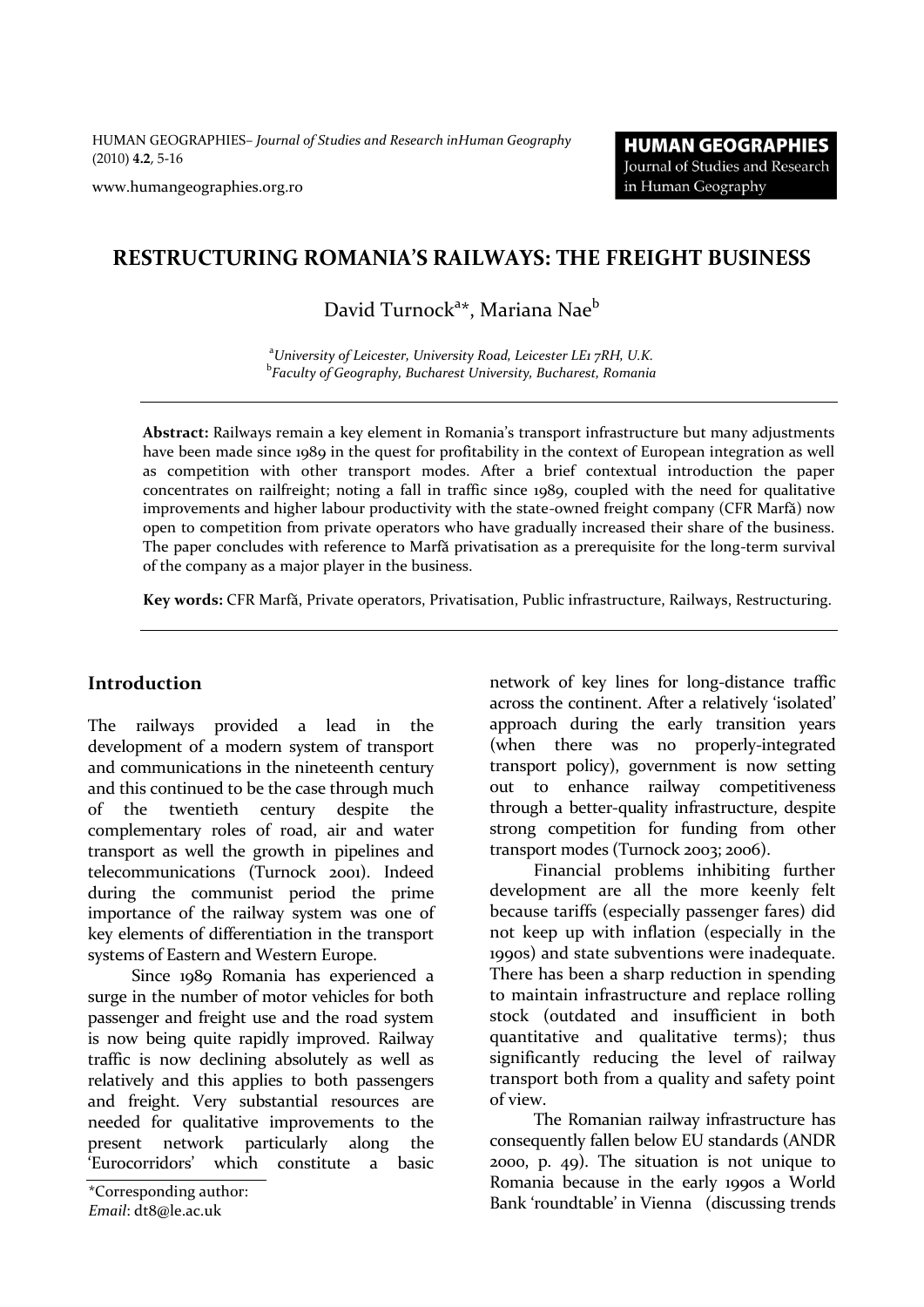in the railway industry in the region generally) noted falling traffic, even in relation to GDP (especially for cement, coal and steel) and a deteriorating financial situation. Yet rail transport still offers advantages in terms of energy efficiency as well as substantial environmental benefits through relatively low pollution levels (a tenfold advantage over road transport) and substantial benefits in terms of safety. Also, with a network similar to that of the United States (despite a vastly smaller territory) Romania's railways penetrate economically poorer regions and continued to contribute to their regional development. <http://www.cfr.ro>. Indeed compared with most other European countries railway closures in Romania have so far been minimal and one of the many questions to be resolved concerns the extent to which the substantial inherited network (10,776kms. in 2010) can be maintained for economic and social needs.

Clearly the railways still have an important role in both Romania (as well as the wider European Union) and the challenge is all about placing the business on an efficient and sustainable basis. This paper explores the freight business as a microcosm of the wider problem. Ever since 1989 Romania has been working on closer integration with the wider European rail network with particular importance attached to selected main lines as part of a continental high-speed system known as TEN-T (Trans-European Transport Network) with common standards for freight and passenger working. A TINA (Transportation Infrastructure Needs Assessment) process was launched in 1995 in order to establish the transport needs of each transition states in multimodal terms related to ten Pan-European corridors with funding by national budgets amounting to 1.5% of GDP until 2015. There was also provision for modernised stations and an enhanced control and command system – assisted by fibre-optic telecommuncations – known as European Train Control System (ETCS) to locate trains accurately and govern their speeds.

For Romania the corridors for highspeed running up to 160km/hour involve the lines from Bucharest to the frontiers at Calafat (near Craiova), Curtici near Arad (via both Braşov / Sighişoara and Drobeta-Turnu

Severin), Dorneşti (near Suceava), Episcopia Bihor (near Oradea), Giurgiu and Ungheni (near Iaşi). During the last communist years several new railway lines were under construction to secure improved connectivity in anticipation of rising traffic (Groza & Muntele 1998) but now that the focus is on qualitative improvements (albeit in the context of a sharp fall in traffic volume since 1989) it is unlikely that these projects will be completed. Most significant here is the shortened route from Bucharest to Transylvania via Piteşti and Râmnicu Vâlcea although there is a school of thought that sees this as a potential freight line that would reserve the difficult Bucharest-Braşov line (via Predeal summit) for high-speed passenger use (Peaha 1965). Another interesting question concerns the Iron Gates (between Drobeta-Turnu Severin and Orşova) where doubletrackking – required by European standards – is impossible on the present alignment (flooded by the hydropower/navigation project): this raises the option of tunnelling through the mountains to the north (Buzuloiu 1990).

# **Reorganisation**

The first step was the setting up of the autonomous national company SNCFR in 1991 with around a hundred subordinate economic units. But the financial situation was catastrophic as freight fell to 30% of the 1989 level and passengers to 50% during the early 1990s. During 1993-6 SNCFR lost 174mln RON due to falling traffic (linked with reduced commuting and industrial decline) and a switch to road services. Subventions reached 22% of income in 1994. This was in line with most European countries (falling into the 20–40% band) but with a difference in that CFR accumulated huge arrears.

Initially the company formulated the strategy for 1994-2000 adopted by its administrative 'consiliul' to halt the decline; leading to a general restructuring strategy later in the year to adjust to current traffic levels while improving technology and efficiency in concert with Europe. The basic rationale was initially supplied by a study in 1993 by Deutsche Eisenbahn Consulting, involving external action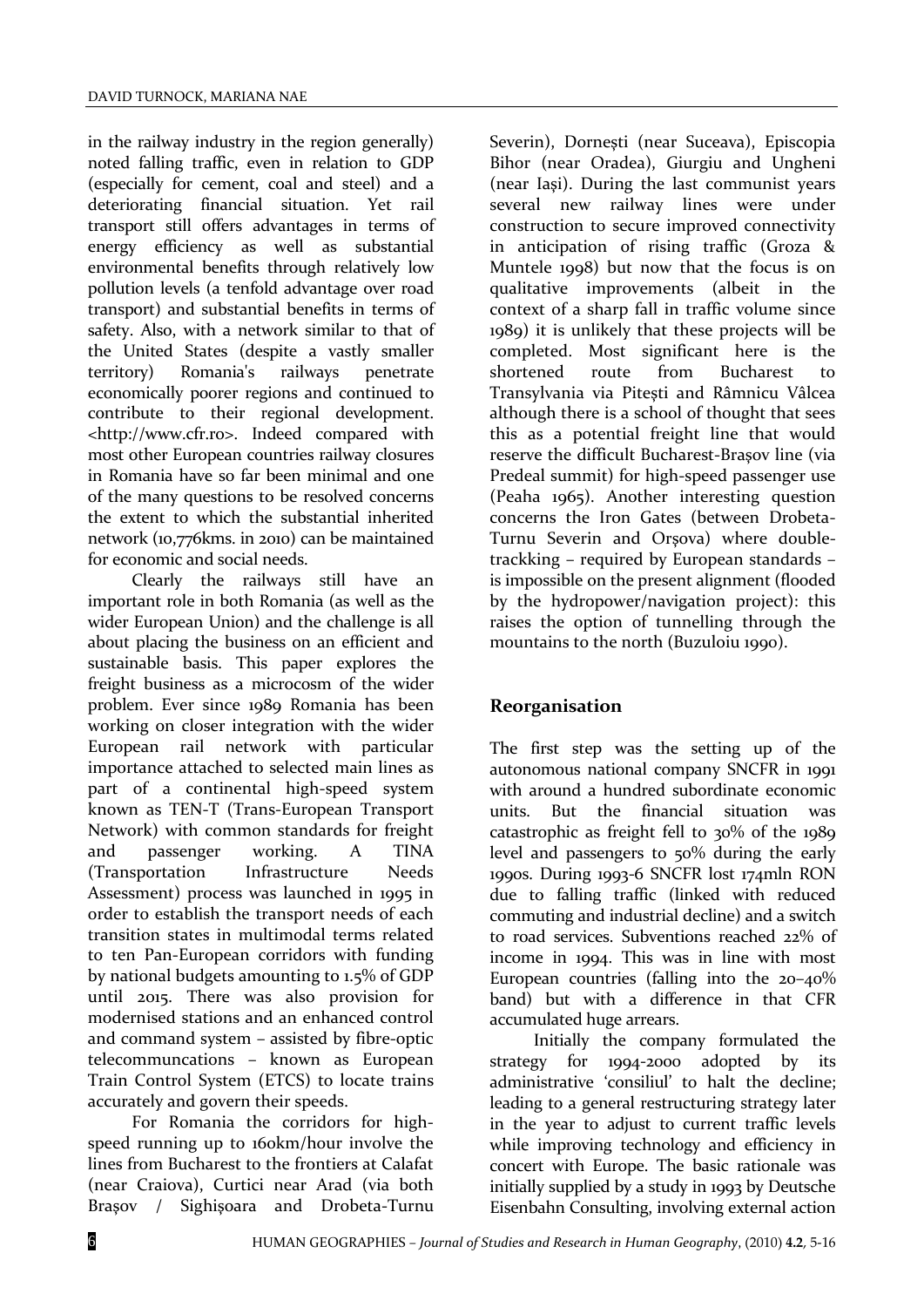in the form of legislation appropriate to competitive transport services in a market economy (allowing for flexibility and disposal of assets other than infrastructure which is national property) and internal action to identify sectors of activity, adopt commercial principles and enhance adaptability and efficiency on a phased basis for 1994 (sectors of activity), 1995 (commercial principles) and 1996

(adaptability and efficiency).<br>Long-term restruc restructuring required reductions in labour, locomotives and rolling stock appropriate to current traffic levels, with fewer trains and closure of certain lines and stations. At the same time, qualitative improvements were needed to provide fast inter-city trains integrating with the European network with reduced energy consumption. Other aspects of the programme included wholesale adoption of light railcars for trains covering short and intermediate distances; modern installations of control and signalling, especially at such key stations as Braşov, Ploieşti Sud and Timişoara Nord; appropriate resources for maintenance; a system of digital telephones, electronic information and computerised ticketing based on a fibre-optic network started between Bucharest and Ploieşti in 1995 and extended to Braşov in 1996; modernised frontier stations; and facilities for combined transport including Black Sea ferryboats (Crăciun 1997).

Fare rises in 1997 achieved some financial stability to pave the way for foreign credits to help update the system. But a five-fold increase in rail fares would have been needed to break even and so, in the absence of heavy subsidies, losses were enormous and the CFR's overall debt soared to 250mln RON at the end of 1997. With an infrastructure subsidy of only 59,000RON in 1998, when 30mln was then needed for rehabilitation over a ten-year period, debts to the state budget continued to escalate to a total of 420mln with growing obsolescence and a workforce 129,000 larger than its activity merited. 1998 was a critical year because the government took a decision to stop further deterioration of the transport system and rehabilitate the infrastructure on the basis of European integration in matters of speed, flexibility, comfort, traffic safety and environmental protection (Floricel 1992; Floricel & Petrea 1993).

The railway restructuring and rehabilitation plan was costed at \$380mln and the government's contribution was balanced by a package negotiated during 1995–6 involved PHARE co-financing with World Bank and EBRD of a €300mln 'Restructuring Acton Plan' including rehabilitation and modernisation of the railway network for full integration in Europe: restoration and improvement of track for higher speeds (including help from PHARE for rail purchases during 1996–7). Commercial reforms were belatedly introduced in 1997, allowing tariffs to be set under market conditions, while restructuring to remove crossed subsidies between freight and passenger traffic followed in 1998 and provided for competitive pricing of freight services. There is now an equitable market in transport with railway and road in balance, with allowance for flexibility and disposal of assets (other than infrastructure which is national property).

### **A New Company Structure**

Infrastructure maintenance and development as a government responsibility, looked after by a CFR national company. The national railway authority drew up modernisation objectives in harmony with the vision of the UIC ('Union Internationale des Chemins de Fer') setting out the main strategic ideas (already outlined) for European activity and collaboration to 2015. The key points were: rehabilitation of infrastructure in the interests of safety/efficiency; interoperability at European standards; improved efficiency in maintenance with increased mechanisation, higher labour productivity and lower costs; proper quality systems; and new market trading procedures.

There was also to be encouragement of private railway operators with the contractingout of maintenance of secondary lines to specialised companies like CCCF ('Centrala de Construcţii Căi Ferate') of Bucharest – a major builder of transport infrastructures already contracting under the Public-Private Partnership system – and the Iaşi Railway Construction Company which undertakes rail, road and bridge work and was privatised by employee-management buyout in 1995. Leasing arrangements were first planned in 1996 for the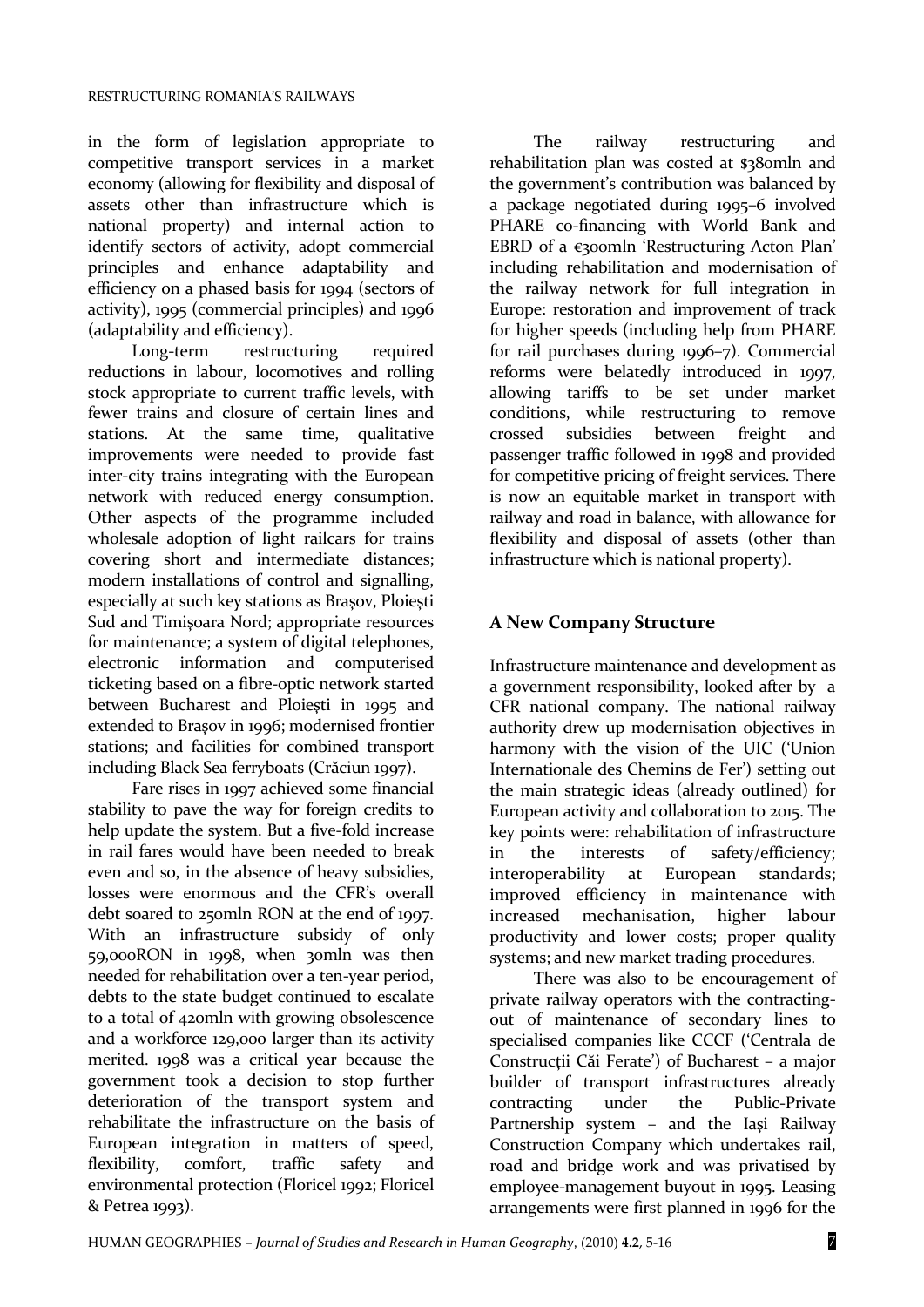Timişoara-Stamora Moraviţa, Bucharest-Giurgiu and Constanţa-Mangalia lines but did not succeed. 'Informatica Feroviară' (attached to SNCFR) started in 2001 and included XSELL: an electronic booking system based on the Bucharest pilot of 1993. Meanwhile the World Bank and the US Trade & Development Agency supported railway restructuring and financed a computer network to link the regional departments and provide an integrated railway information system (IRIS) to help solve network problems (e.g. rolling stock) based on a Bucharest-Braşov pilot: Alcatel Network Systems Romania won a bidding competition in 2001 for a \$10mln contract from CFR for an integrated data-voice network. Reference should also be made to the Telecommunications Agency (ATCFR) serveing the railway network with five fibre-optic rings. In this way the agency posed as a potentially powerful competitor in the ITC field by 2003.

Since 1998,the running of passenger and freight trains has been handled by separate companies ('Societatea Naţională de Transport Feroviar de Călători/Marfă') which may be subsidised by government (as Călători certainly is to the tune of some 50% of its income) but must operate within budget and cannot hand over debts to the state as was previously the norm for national companies.This separation required a shareout of locomotives: Marfă took over 354 units (including 5,100Kw electrics, 22 3,400Kw electrics, 289 2,100hp diesel-electrics and 261 1,250hp diesel-hydraulics); while Călători were allocated 360 electrics and 487 diesels. Depots were also distributed: Călători took Arad, Braşov, Bucharest-Griviţa, Cluj-Napoca, Medgidia, Petroşani, Satu Mare, Sibiu and Timişoara; while Marfă acquired Bucharest-Triaj, Caransebeş, Dej, Feteşti, Oradea, Palas (Constanţa) and Târgu Mureş. Marfă operations were regionalised with bases at Braşov, Cluj-Napoca, Constanţa, Craiova, Galaţi, Iaşi and Timişoara as well as Bucharest; reflecting the main railway nodes (Tălângă 1994). These offices now look after a total of 112 main stations below which there are 626 domestic traffic points and 285 stations for international traffic.

There are also separate companies for Railway Management Services ('Societatea de Servicii de Management Feroviar') and Railway Assets Management ('Societatea de

Administrare Active Feroviare': SAAF). SAAF's surplus assets included 592,000 goods wagons, 1,800 coaches and 1,650 locomotives. Export of 100,000t of scrap was allowed in 1996 – with Bucharest regional administration managing to collect significant quantities at the lineside! – and auctions were conducted on the basis of a minimum price of \$95/t. The assets company also earned income from the sale of steam locomotives sought abroad for heritage purposes. All four companies were available for privatisation (free from historic debts that remain with SNCFR). There is also a Railway Authority (AFER) reporting to the Transport Ministry over such matters as inspection, the licensing of transport operators and accident investigation. Finally it was announced in 2003 that 24 other companies – concerned with wagon repairs, sleeper impregnation, railway structures – would be privatised (Anon 2002).

# **The freight business**

Romania is a major generator of railfreight although the total declined sharply from 274.6mln.t in 1980 to 71.5 in 2000 (Turnock 2003). Decline was evident in all sectors but while coal and oil increased their share from 21.5% to 49.7% and manufactures (metals. machinery, chemicals, fertilizers and textiles) saw a slight relative decline (from 27.5% to 23.8%), there was a steeper relative decline for agricultural products and timber (14.4 to 9.3%) and most of all for ores and minerals  $(36.6 \text{ to } 17.2\%)$ .

Marfă has tried to become more competitive, thanks to a stimulative tariff strategy, effective marketing for new business and improved quality. It has a good credit rating and a strategic importance for the economy with a favourable regulatory regime and declining track access charges. With an integrated IT system in operation to monitor wagon movements, some 0.22mln.t of freight was being carried daily in c.2000 with a wagon stock greatly reduced from the million vehicles reputedly in service in 1989. A good performance was claimed in terms of mln.t/kms of freight per locomotive (58.4: bettered only by the UK) and also per wagon (0.57: behind The Netherlands, Sweden and the UK).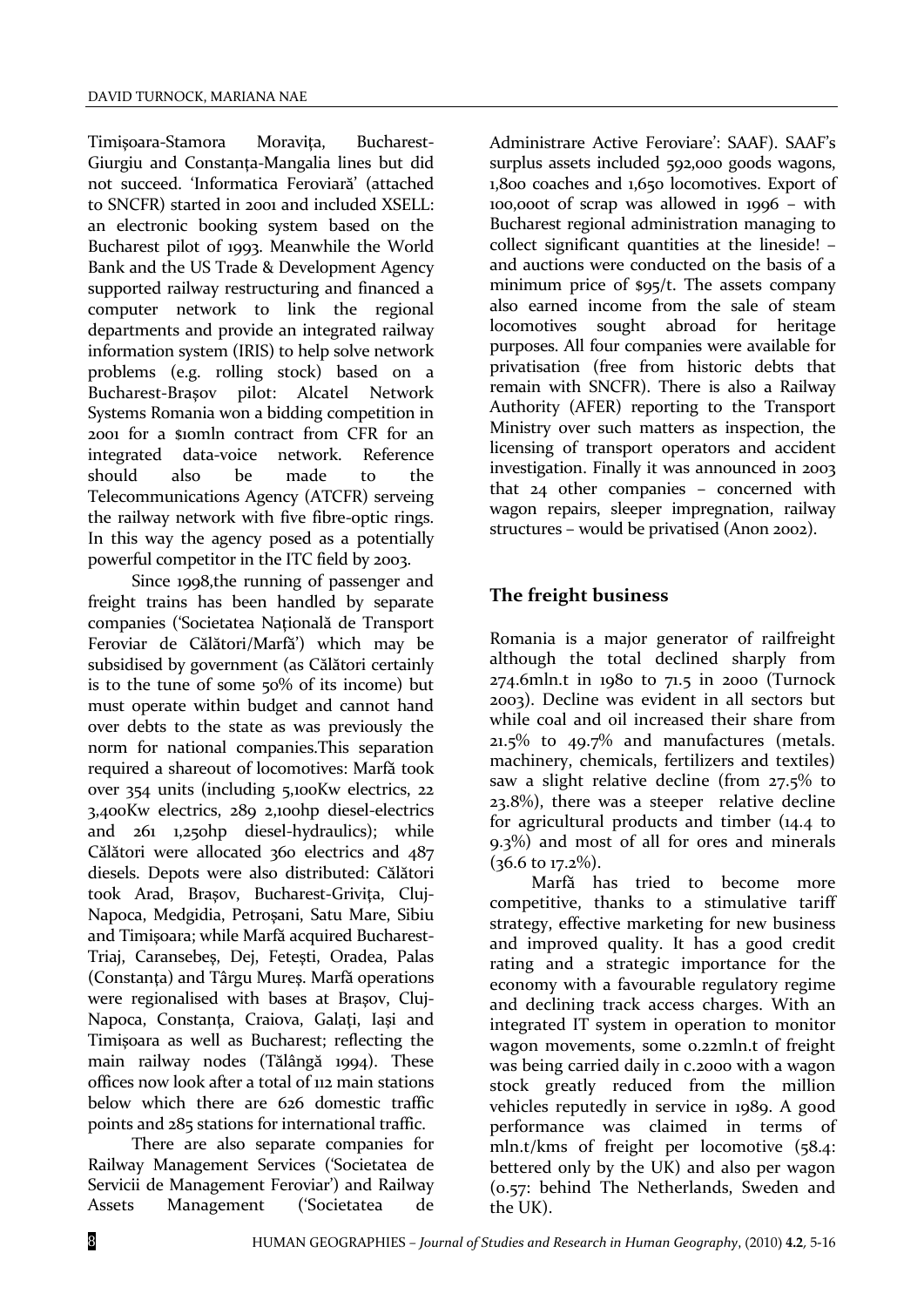



International accords were negotiated in respect of Hungarian cereals transported across Romania; also reciprocal tariffs and wagon use (plus similar arrangements with other neighbouring states as well as Austria and Germany). Of course the change of gauge at the CIS frontiers poses problems e.g. for Shell who import Russian/Ukrainian LPG destined for bottling stations at Constanţa, Ploiesti and Timisoara (also the Székesfehérvár gas station in Hungary): this requires ttransfer from broad gauge to standard gauge wagons at Halmeu-Porumbeşti, north of Satu Mare.

But Marfă badly needs private capital and strategic alliances with foreign operators. It must further reduce its running and maintenance costs (as well as the number of freight yards) while pushing up speed from an 80km/h maximum to 120km/h in future. It set out to increase capacity to 2005 with updated trains (incorporating American and West European experience) with investment earmarked to upgrade a wagon pool with new vehicles. Meanwhile the locomotives are now 32.3 years old on average (Guvernul României 2010) consisting of the standard classes dating to the middle of the communist era. The more powerful 4,000hp diesel locomotives built in the late 1970s/early 1980s years have now been withdrawn (due to heavy fuel consumption and maintenance difficulties) (Bailey 2002, pp.96-7). And although Marfă took over 32 locomotives from the Călători in 2003 to

increase its fleet from 960 to 992; 541 are in need of repair and the company badly needs a new and more powerful diesel locomotive along the line of the Austrian 'Hercules' which has been trialled on several Romanian routes (Figure 1).

#### **Freight Wagons**

The wagon stock is quite diverse including flat wagons ('Rmms'), covered wagons ('Ggs') and long wagons with articulation ('Laads') – some for metal sheet ('Lst') and others with low sides ('KS'). Special wagons are available for oil ('Zas/Zaes'), cereals ('Uagps'), phosphate/selfdischarge ('Tals'), refrigeration ('Ibbhs') and heavy loads ('Uaai'). But the average age of the wagon fleet has been calculated at some 28.6 years and much of it is now obsolete. Much surplus stock handed over to SAAF for disposal (including over 5,000 wagons in 2001 alone) and the total has steadily declined from 69.9th. units in 1999 to 55.3 in 2003 and 41.8 in 2009 (Figure 2) (Guvernul României 2010). Of the latter figure the active stock is only 15,044 while some 22,000 wagons are in need of repair. As regards new stock, Marfă has used bond issue money to upgrade some 2,000 wagons to strengthen its position on the European corridors. The work was auctioned among Romanian wagon repairers competing in 2003: Meva (Drobeta-Turnu Severin), Reva (Simeria), Revamar (Bucharest), Romvag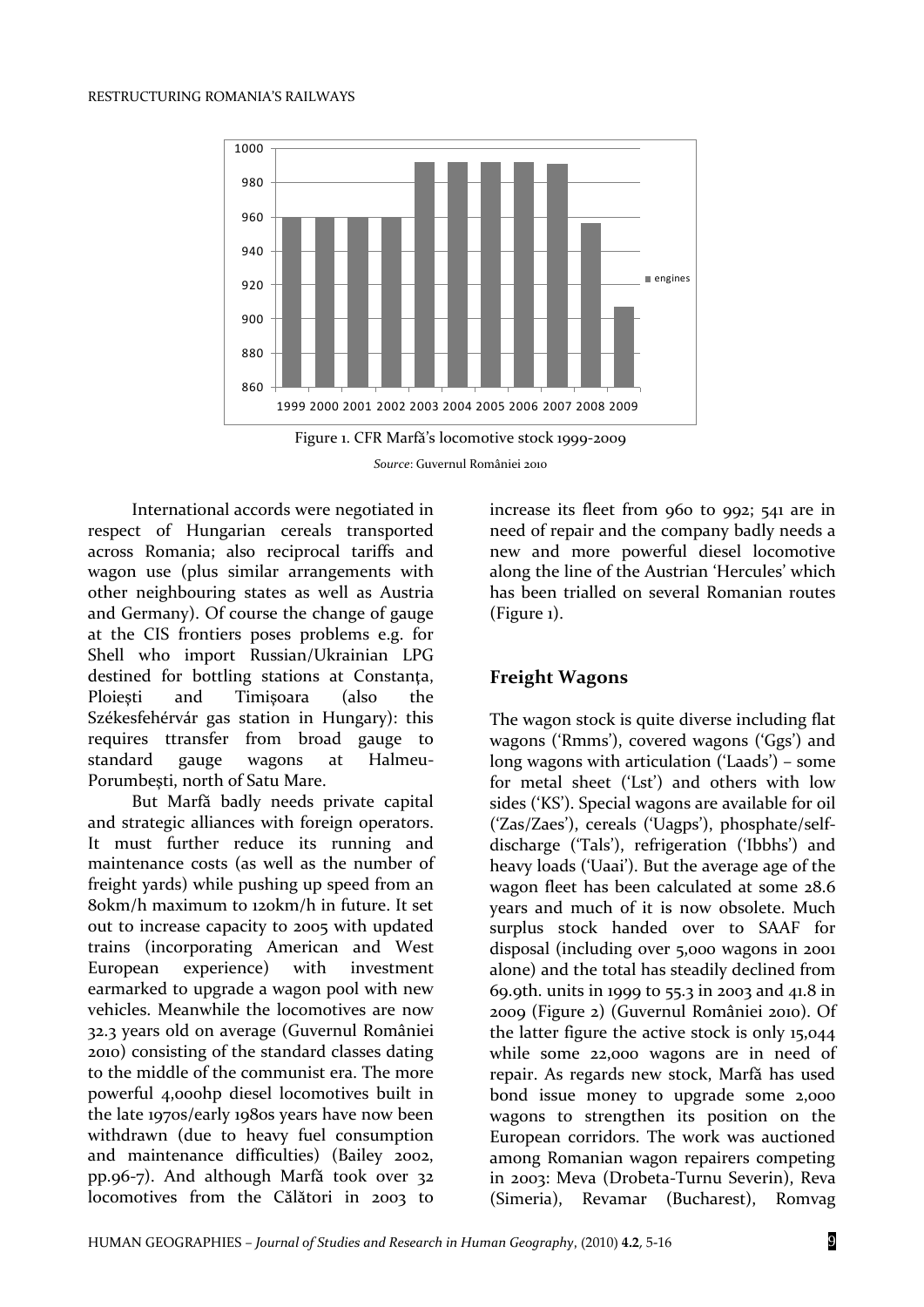(Caracal), Rova (Roşiorii de Vede), Umerva (Ploieşti) and Vagmar (Craiova); with the hope of more in 2006.

Meanwhile Romvag secured a \$30mln agreement with Technirail (Belgium) in 1998 for the modernisation of up to 1,000 open and closed wagons in preparation for competition along the transport corridors, although the number dealt with did not exceed 750: 300 'Hbikklls', 250 'Rils', 100 'Shimmmns' and 100 'Gas' wagons. Also, 100 new 'Hbbillnss' wagons were purchased from Bombardier (Niesky) in 1999 and it was announced in 2002 that 58% of 40mln RON investment would finance 130 covered wagons with sliding doors under plans for capacity increase during 2001–5. 10 axle wagons for combined transport involved an original 60 built in Debrecen by a Hungarian consortium (Greenbrier-Profintrade-MAV) under a Bombardier licence for the Glogovat (Arad)-Wels service. They cost \$180,000 each (paid for by auctioning scrap) and had the chassis, buffers and brakes made in Arad. A further 100 were ordered in 2003 in connection with a proposed new service to Italy but all the new wagons were used initially for the Glogovat-Wels service. Repairs are handled by Marfă's subsidiary companies: 'Intretinereşi Reparaţi Vagoane: IRV' for wagons and ''Intretinere şi Reparaţi Locomotive şi Utilaje: IRLU' for locomotives (Figure 2).

#### **Freight Traffics**

Marfă's traffic has been quite diverse although it has lost many private sector contracts to private railfreight companies (see below). It retains an important role in coal transport by virtue of its large stock of wagons (10,000 Eacs and 5,000 Fals) but combined transport is also a very significant part of the business as a shareholder of the Austrian-based 'Inter-Container' company. It maintains its own combined transport company Romania-Combi (Rocombi) which cooperates with similar companies in neighbouring countries (e.g. Hungarocombi) over container use. In 1999<br>Romania ratified the protocol on the Romania ratified the European Agreement on Combined Transport, while SAAF set up the inter-modal transport service 'ICA Romania' with Inter-Container as well as Interfrigo (Basel). 160 flat wagons are available along with loading and discharge ramps at key centres across the country. Thus it is now possible to link various transport modes by a wide range of flexible services (handling some 18,000 containers in transit each year) with the country well-positioned on the east-west axis (Russia and Ukraine to Hungary, Austria and Italy) and also northsouth (Germany, Latvia and Poland to Bulgaria and Greece) including traffic moving between Europe, the Middle East and Far East (Berindei & Dinescu 1995). Traffic is



Figure 2. CFR Marfă's wagon stock 1999-2009

*Source*: Guvernul României 2010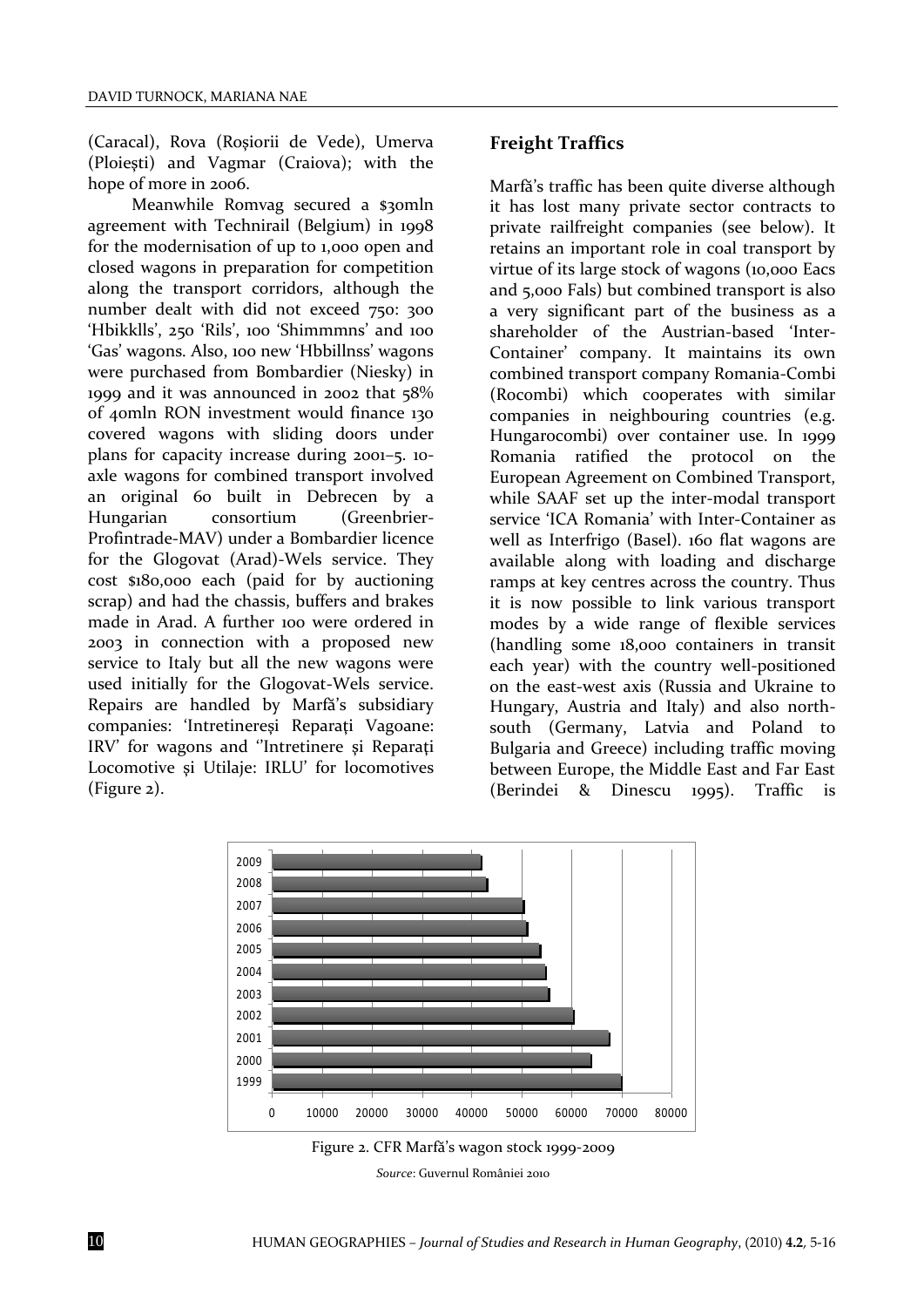concentrated at 32 terminals which are generally equipped to handle large containers using modern tractors and handling devices e.g. in Bucharest (at 16 Februarie – now Bucureşti Noi, Progresul and Sud-Titan) as well as Constanţa, Craiova, Oradea and a range of border stations (Dinescu 1995). Other facilities are available at such centres as Alba Iulia, Arad (Glogovat), Braşov, Buzău, Constanţa Sud, Galaţi, Iaşi (Socola), Piteşti (Bradu de Sus), Ploieşti, Târgovişte and Tulcea. Containers are forwarded from rail depots through Marfă's 'Transauto' company.

Trains from Western Europe reach Curtici (Arad) for central, north and west Romania and Bucharest for the south and southeast. International Ro-La ('Rollende Landstrasse' or 'rolling road') container services operate between Regensburg-Piteşti; Sopron-Bucharest by the Danubia Express started in 1997; Udine-Bucharest, and Sofia (Kaspicean)-Piteşti, while Vienna-Halkali (Turkey) and Mainz-Alsançak (Turkey) trains transit Romania via Curtici-Giurgiu. In 2001 a service started operating from Glogovat to Wels (Austria) six days a week for long vehicles (i.e. trucks) operating between South Eastern Europe (Bulgaria, Romania and Turkey) and Western Europe at a fare of  $\epsilon$ 525 per lorry: a very profitable business with 17 lorries on each single journey on average. Loading was originally at Szeged until the \$1.0mln investment at Glogovat was ready.

A similar service now operates to Italy, with the intention of running trains from Calafat, Constanţa and Giurgiu after Corridor Four modernisation is complete; while a service to Wels began from Episcopia Bihor in 2004. Normal flat wagons (Rgs) were adapted for a Ro-La service from Bucharest (Progresul) to Kaspicean while the Danube bridge at Ruse was under repair. Usually the normal platform wagon is too high to accommodate trucks within the loading gauge but there were no clearance problems on the Bucharest-Giurgiu line while Bulgaria works to a more generous Soviet standard. However traffic ceased when the bridge was back to normal.

Shipping operations (handled by a subsidiary 'Ferry-Boat' company link Constanţa with three Turkish ports – Derince (Istanbul) taking 23 hours, Samsun (40 hours)

and Mersin (100 hours) – and also to Poti and Batumi (48 hours) in Georgia. The Turkish routes date back to an accord between Romania and Turkey in 1982 – though ratified by the Romanian parliament only in 1993 – with a Romanian-Turkish Commission set up to implement the project in the following year (Anon 1995; Floricel 1994). The Samsun service started in 1995, followed by Mersin in 1997 at a thrice-monthly frequency. The Batumi train ferry (taking six days for a round trip) provides a 12,600km corridor between Atlantic at Rotterdam and China's Pacific coast at Lianyuan. Services started in 1998 but a snag arose over the use of broad gauge at Poti (not a problem for the competing Ukrainian ferries of course) until the EU spent  $\epsilon$ 2.2mln to lay standard gauge in Poti (while a Romanian-Georgian j.v. company Euroasia – involving<br>Marfă, Georgian Railways and Batumi Marfă, Georgian Railways and Batumi Harbour – was created to handle the ferry connections, including the loading of standard-gauge wagons on to broad-gauge flats).

In 2000 the main traffics were grain moving eastwards to Georgia and non-ferrous ores, fuels and cotton westwards, with some transit traffic anticipated with the Czech Republic, Moldova and Poland. The services are operated by 'Eforie' and 'Mangalia' built at Constanţa: 184.8m long and 12,800dwt/ 20,620grt. Each can carry 80 trucks or 85-100 wagons (or combinations of the two) on three decks on six-day cycles, with scope for triangular voyages from Constanţa taking in Batumi and Samsun. Available shipping includes two former naval vessels of 12,500dwt which can each carry 80 trucks; although they have been out of use since 2009 due to a lack of funding for essential upgrading.

Further potential arises from present thinking that traffic can feed into the ferries from routes originating on the Baltic/North Sea coast at (say) Riga, Szczecin or Rotterdam for destinations in the Middle East or the Pacific theatre via Lianyuan. This has increased German interest in cooperating in Romanian railway development e.g. Krupp's interest in logistical support for the Bucharest-Constanţa modernisation. France established a partnership with Romania in 1998 to explore ways of developing transit traffic from France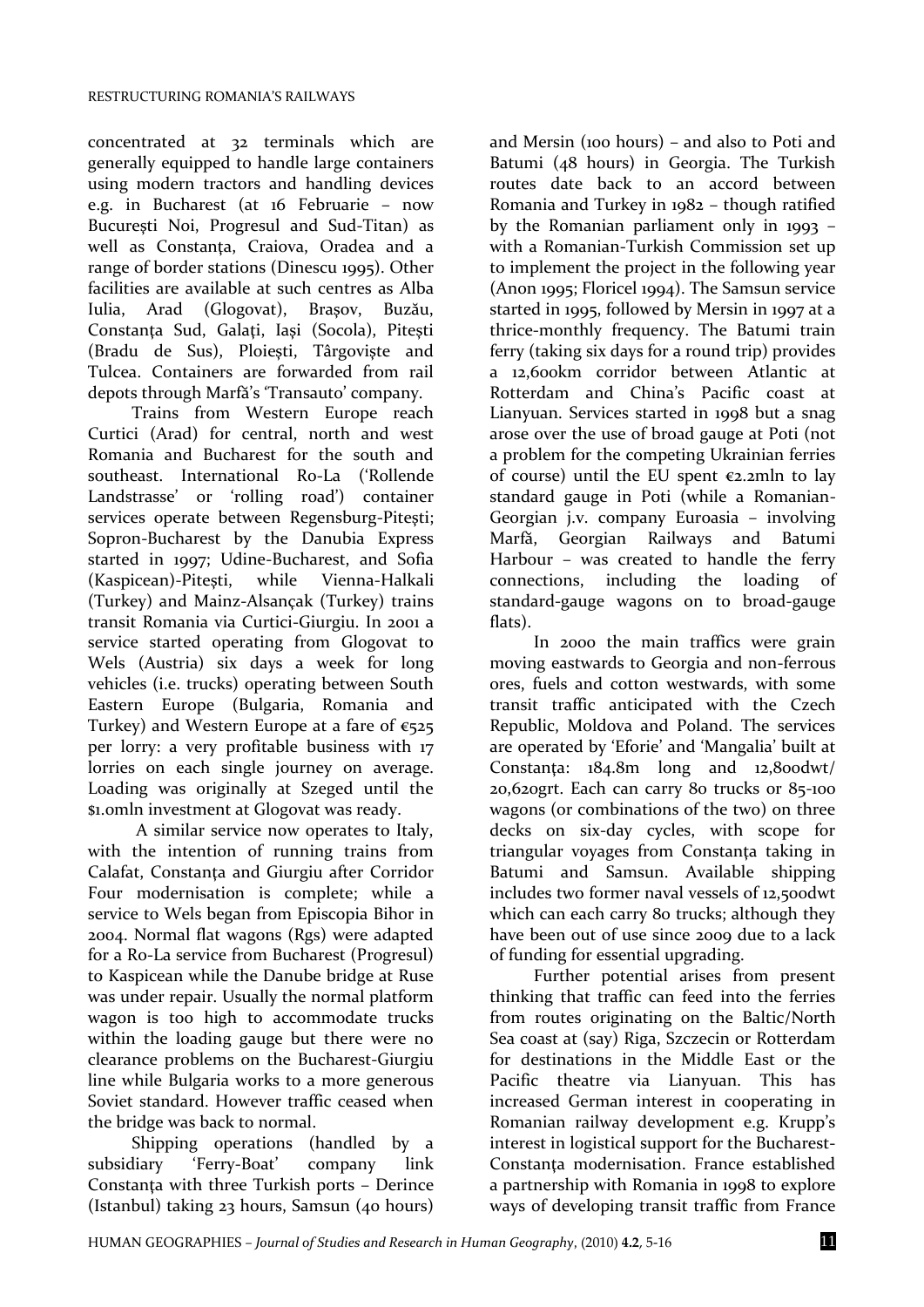to South East Europe and the Middle East (Anon 1999) – including the possibility of reviving through passenger services between Bucharest and Paris using the new generation rolling stock – while the national railway companies in Poland, Romania, Slovakia and Ukraine have agreed to cooperate on upgrading the 2,163km Gdańsk-Constanţa route via Tarnów, Košice, Beregovo and Oradea (initially pioneered by Kraków-Constanţa passenger trains introduced for a short period in the mid-1990s). Standard gauge and electrification throughout will bring the Bucharest-Warsaw journey time down from 26 to 20 hours. EU ISPA support was needed for the central section (Tarnów-Teiuş); partly scheduled in connection with the Eurocorridors which includes electrification between Cluj-Napoca and Oradea. There is also scope for trains carrying lorries within Romania and in 2010 tests were carried on the Bucharest-Craiova-TârguJiu route with a journey time of 15.5 hours: three trains daily could take 100 lorries off the road.

#### **The private sector**

Restructuring of CFR during the 1990s included provision for competition by private sector operators as part of the EU accession process. Most of the secondary routes and branch lines were opened up to offers from private passenger train operators although only a handful of bids were received: mainly in respect of services in the Braşov and Ploieşti areas. In this connection Regiotrans was founded in 2005 in Braşov. On the other hand there has been a strong interest in private sector freight operations with 23 companies involved (Guvernul României 2010). Meanwhile private freight operators number 23 (MTI 2010) of which only a few can be mentioned in detail:

**Grup Transport Feroviar (GTF)**  (initially Compania de Transport Feroviar) appeared in 1998 as the first private operator in the railway sector with transport licence 001. Based in Ploieşti, the company has over 500 wagons and 100 locomotives. It is also relevant to mention Sefer (based at Ploieşti-Brazi) at this point because it is a component

of GTF transporting oil products to Baia Mare, Bucharest, Constanța, Galați, Iași and Timişoara. Sefer arises from the privatisation of the Brazi refinery and there are four other companies concerned with the repair of locomotives as well as construction and maintenance of railway infrastructure.

**Grup Feroviar Roman (GFR)** otherwise known as Grampet. Owned by Gruia Stoica and Vasile Didila), it started in 2001 offering a quality service at low cost using wagons from Remar (Paşcani) as well as older stock overhauled by Reva in Simeria. It has a partially-modernised locomotive fleet comprising the three standard types (Plate 1).



Photo 1. A Bo-Bo type electric locomotive in the GFR livery hauls tank wagons in the vicinity of the famous Salignybridge across the Danube between Feteşti and Cernavodă *Source*[: www.gfr.ro](http://www.gfr.ro/)

**Transferoviar Grup SA (TFG)**  According to company web site [\(http://www.transferoviar.ro/\)](http://www.transferoviar.ro/), this company was founded in 2003 to work freight between Cluj-Napoca and Ploieşti (120,000t/month) as well as shunting at the CUG and Remar 16 Februarie works in Cluj and repair/ maintenance work.

**Rompetrol Logistics** started in 2002 with over 250 tank wagons and nine locomotives handling oil and gas (100,000t monthly in the first year) and mining/ construction materials. It achieved a substantial reduction in costs for the Petromidia and Vega refineries.

Other companies include four in Bucharest: CCCF Filiala Ferotrans Chitila, Rail International, Servtrans and Unifertrans. Others are based in the provinces including Bacău (Taf), Cluj-Napoca (Via Terra Spedition: a group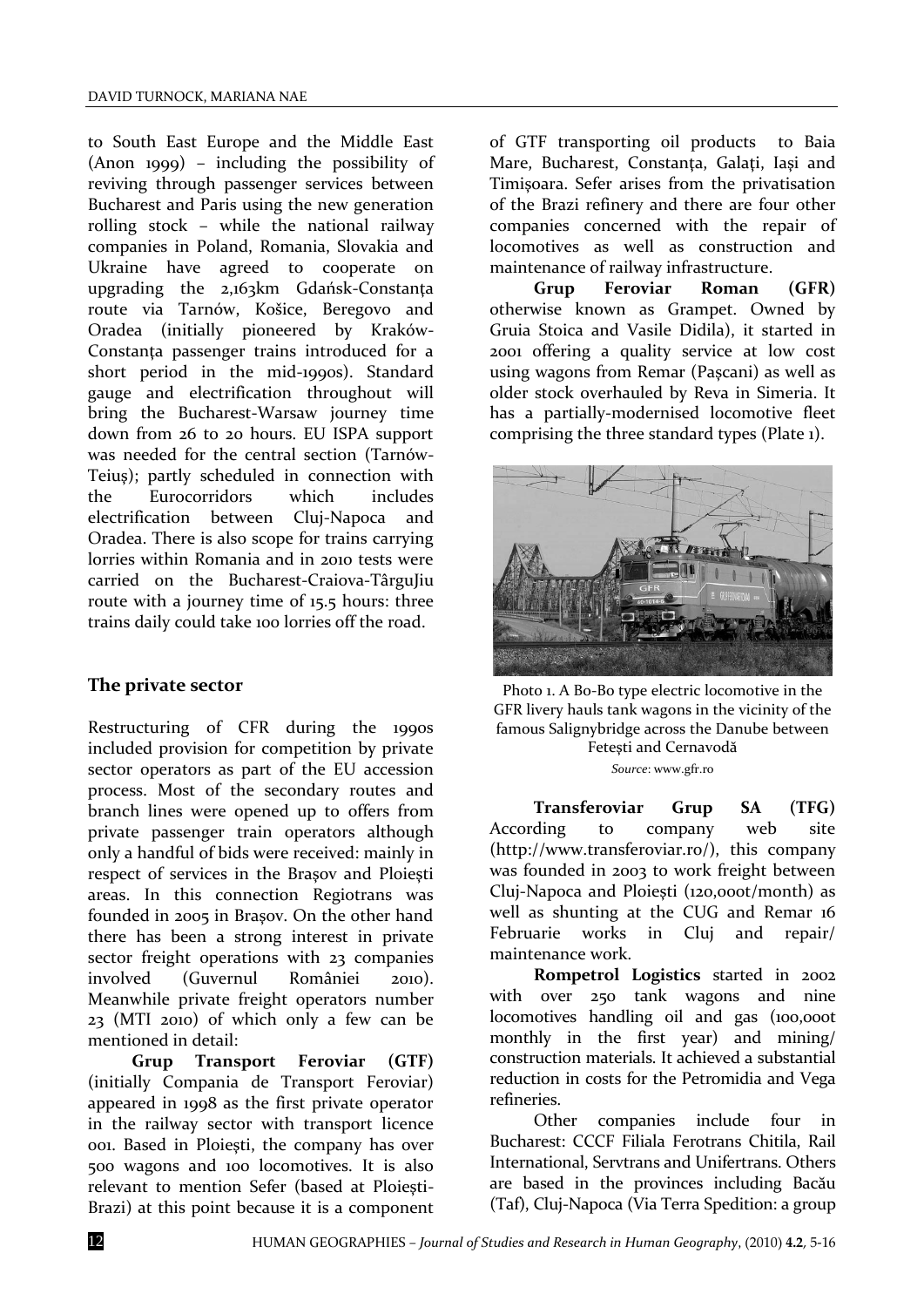of companies offering freight transport services by rail and sea; also tourist traffic), Constanta (Romania Euroest), Galati (Cerealcom), Medgidia (Lafarge-Romcim; operating their own cement trains to Constanţa using uprated diesel locomotives) and Sibiu (Transferoviara) while Iaşi has a company dealing with frontier gauge transfers. There are of course many interests tied up with private sidings such as the system at the Galaţi steelworks with 250kms and 100 locomotives for handling incoming/outgoing movements and transfers within the complex. A contract was negotiated with Integral Consulting (Bucharest) over the installation of radio remote control in some 1,250hp diesel-hydraulics. At the other end of the scale is a company like Adrian Ochisor's Imperial company in Botoşani that purchased a locomotive and three kilometers of track for the local industrial zone in 1995. Unfortunately this first privately-owned locomotive burnt-out in a fire in 1996 and after another locomotive was acquired the whole operation had to be sold in 1998 to the Romanian Development Bank under pressure of debt. Finally reference may be made to some other companies with quite specialised functions e.g. Servtrans Invest which started in 2002 to carry out shunting operations on building sites linked with the Bucharest-Campina section of Corridor Four.

# **The Saga of 'Marfă' privatisation**

Soon after the company was created there was a possibility of privatisation at a time when the Năstase government was selling state holdings in communication companies and banks. But there were evidently no attractive offers for what was (at the time) a profitable company with good prospects. However Marfă lost many of its contracts with private companies since the competition could offer lower prices and a dramatic overall change occurred during 2001-9. In 2001 private railfreight operators carried only 0.85mln.t compared with 71.7mln for Marfă but in 2009 the figures were 21.1 and 29.5 ( $58.2\%$  for Marfă and 41.8% for the private companies) (Figure 3). In other words the private companies increased their traffic 24.9 times while Marfă

experienced a decline of 58.9%. Indeed if distance is taken into account and calculations are made in terms of t/kms the private companies' share was 51.4% in 2009 against Marfă's 48.6. In terms of market share for freight across all transport modes, Marfă has experienced a steady decline from 19.7% in 2001 to 7.8% in 2009 while the private railfreight operators have seen their share increase progressively from 0.2% in 2001 to 5.6% in 2009. The decline in Marfă's fortunes has been particularly acute since the recession started, for not only has income/revenue fallen but losses have been sustained since 2008; with the situation aggravated by substantial public sector wage increases granted during that year (Figure 4). It was announced by the government that at the end of the third quarter of 2010 that Marfă was the state company with the fourth highest debts to the state budget (356.3mln RON), while three other railway companies were also included in the 'top ten': CFR with 896.6 mln RON (second highest after the national coal company); Electrificare CFR with 454.7mln (third) and Telecommunicaţii CFR with 195.8mln (seventh). Marfă's failure to compete is underlined by the fact that employees number three-four times those of the private sector on a t/km. basis (50 employees per train compared with 12) while wagon numbers are three-five times greater.

It seems that a good opportunity for privatisation arose in 2007 at the time of freight market liberalisation, but there may have been no overwhelming pressure at this time of strong economic growth while potential buyers such as ÖBB or Deutsche Bahn may have been concerned about the high employment level at the time. However it is certainly essential that privatisation should take place now so that a new management team can start to win back lost traffic. On this point there seems to be no difference of opinion between the present transport minister Anca Boagiu and her immediate predecessors Radu Berceanu and Ludovic Orban. The government wants to see a transformation not only in the administrative set-up (including absorption of the three subsidiary companies already referred to) but also in operations by way of increased wagon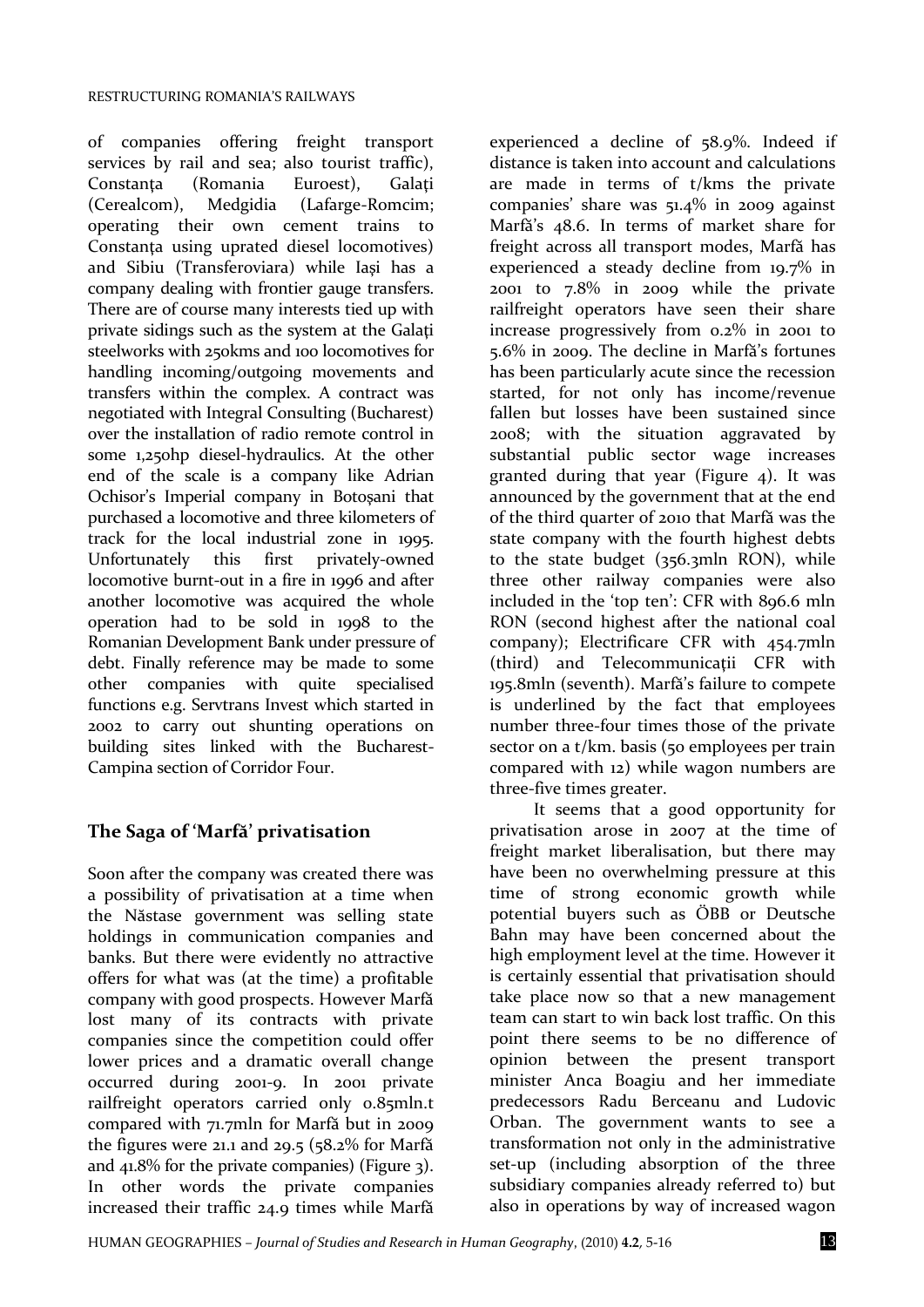speed and enhanced commercial activity with greater use of information technology. There also needs to be greater efficiency in the supply of fuel to locomotives (as well as a much smaller total stock) and wagon repairs by mobile teams visiting the places where problems are reported. The ferries are to be placed under of Ministry for National Defence. Not least among the pressures for<br>privatisation is the concern of the privatisation is the concern of the International Monetary Fund (IMF) whose intervention was sought in 2009 and again in 2010 in connection with financial pressures arising out of the recession. Naturally the IMF is keen to seen privatisation of state-owned companies where this would reduce government obligations to provide further

financial support and/or attract funding to reduce the deficit In this context Marfă could be linked with other companies such as the Post Office (Poşta Română) and Savings Bank (CEC).

While Hungary's MAV Cargo fetched €400mln from Rail Cargo Austria (through bidding in which Marfă also participated) there are estimates that put Marfă's value at €1.0bln having in mind Romania's route length of railways, the railway modal share and opportunities for the development of traffic to Moldova and Russia (Lupulescu 2010a). Indeed, Romania offers the sixth largest market in Europe for railfreight and the second largest in Eastern Europe after Poland.



Figure 3. The market shares of CFR Marfă and private railfreight operators

*Source*: Guvernul României 2010



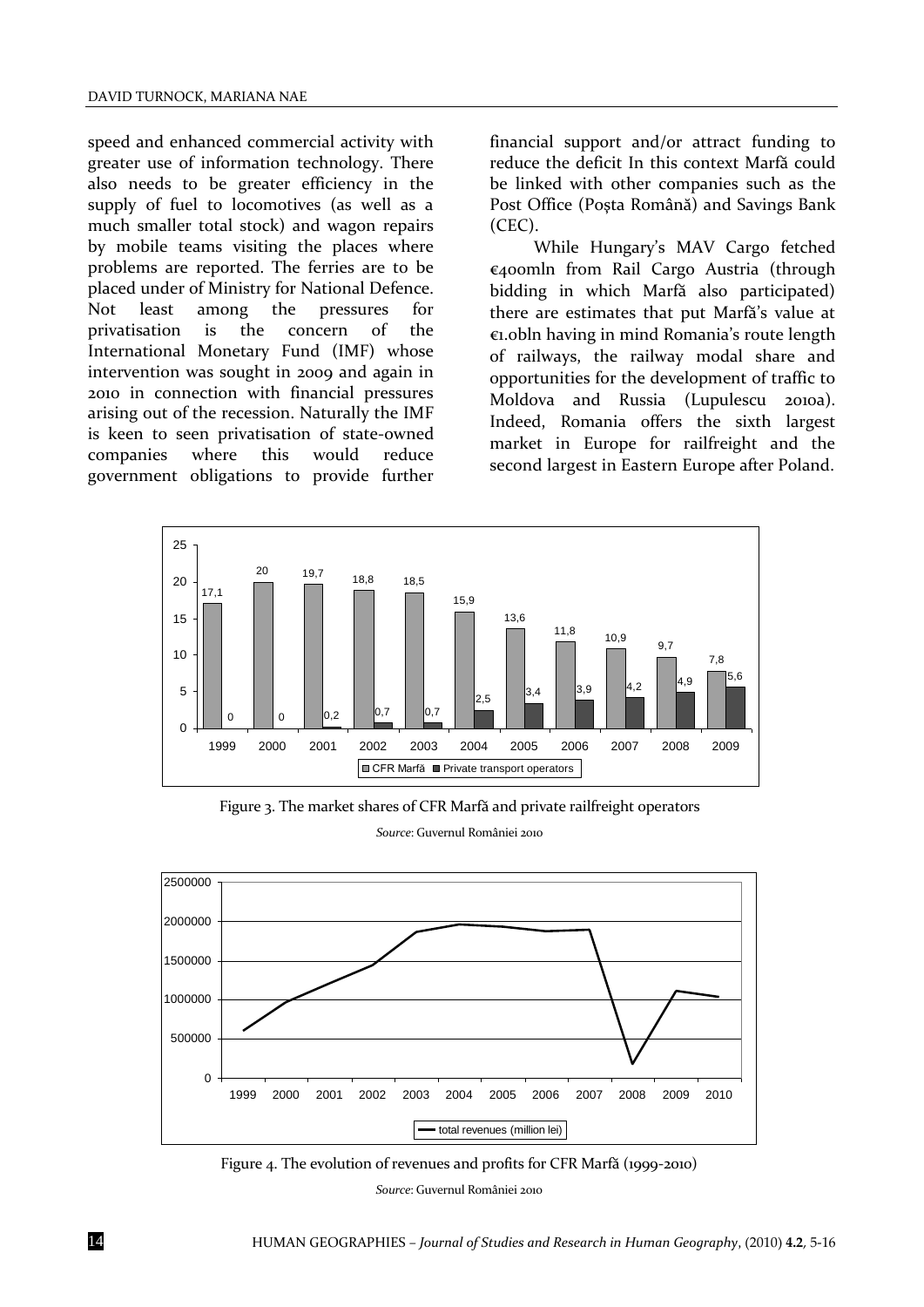Clearly there will have to be some further reduction in employment although it important to mention that Marfă started its independent existence in 1998 with 30,467 employees and the figure was reduced to 19,318 in 2005 and 10,980 in 2010, with a further reduction of 3,400-4,600 envisaged (Figure 5) (Guvernul României 2010). Of course it will be important to ensure that the privatised company does not have a monopoly over intermodal transport and that access to freight terminals is unrestricted. Privatisation now seems likely during 2011 after the groundwork has been laid (Lupulescu 2010b, 2010c). Further delay could have a negative influence on the government's objectives since the market value of the company could drop further, while the rolling stock and locomotive fleets would age more and the operation licenses (e.g. for Ro-La wagons) could expire.

At the same time there is concern that the proceeds of privatisation should go into the development of the railway infrastructure (in contrast to the situation over fuel tax and infrastructure access charges); although the more important issues would appear to lie with the total amount spent on transport in Romania (for whereas the Czech Republic allocates between four and five percent of its budget to transport the figure in Romania is below three).

A related question is the balance between investment in road and rail which is currently skewed towards the former: according to a study carried out by the A.T. Kearney management advisory company, even though the European Union encourages member states to support environmental friendly transport modes, Romania currently prefers to develop the road system. Only eight percent of the total funding for road and railway infrastructure in 2005 went to the railways: the lowest share for all the countries covered by the survey and only a quarter of the average! The government is prepared to harmonise legislation related to investment and taxation for all transport modes of transport (especially road and rail freight) but this is a separate issue from investment in infrastructure.

#### **Conclusion**

The paper has outlined the complex nature of railway restructuring in Romania and in particular the changing nature of the railfreight business. While the railway share of all freight movement is falling the national railfreight company (CFR Marfă) is struggling to compete with new private companies which offer lower rates based on specialised profiles and higher labour productivity. Marfă has had the face the stress of economic recession since 2008 and it is now clearly essential that the company should be privatised in order to facilitate further investment that will secure the company's role as the dominant player in the market with national and international roles in contrast to the 'niche' operations of the other companies.



*Source*: Guvernul României 2010